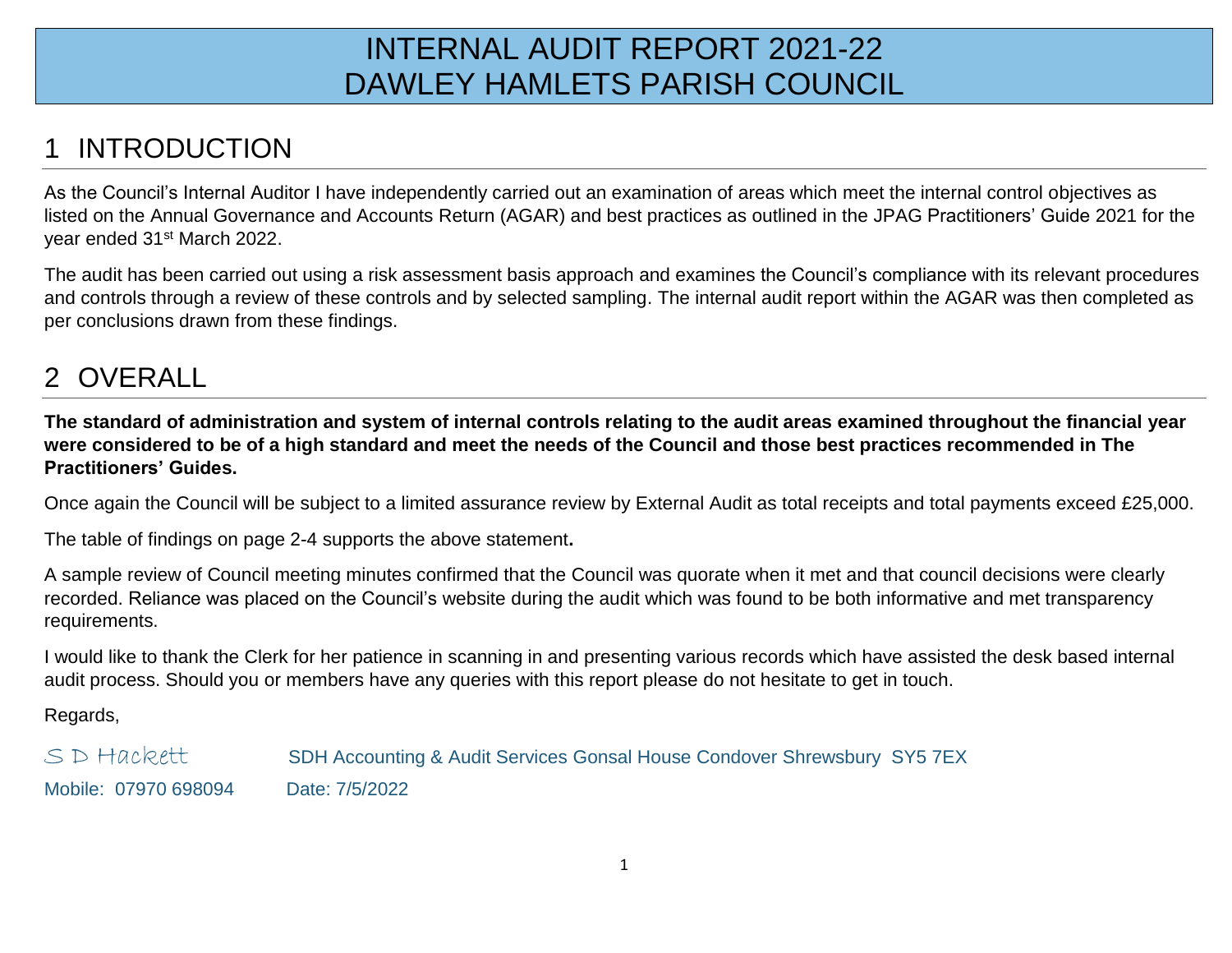## **3** INTERNAL AUDIT DETAILED FINDINGS – DAWLEY HAMLETS PARISH COUNCIL 2021/22

| <b>Key Control Objective</b>                                                                                                                                                                      | Findings                                                                                                                                                                                                                                                                                                                                                                                                                                                                                                                                                                                            | The key control objective<br>has been satisfactorily<br>achieved? |
|---------------------------------------------------------------------------------------------------------------------------------------------------------------------------------------------------|-----------------------------------------------------------------------------------------------------------------------------------------------------------------------------------------------------------------------------------------------------------------------------------------------------------------------------------------------------------------------------------------------------------------------------------------------------------------------------------------------------------------------------------------------------------------------------------------------------|-------------------------------------------------------------------|
| A. Appropriate accounting records have<br>been properly kept throughout the financial<br>year.                                                                                                    | The primary accounts record examined 1-4-21 to 31-3-22; (i.e. the excel<br>ledger) was found to be accurate and complete providing a full audit trail<br>to source documentation, bank statements and minutes.<br>The spreadsheet is linked to other financial sheets providing a<br>comprehensive suite of accounting information e.gs. Budget Monitoring<br>and Outturn Reports.                                                                                                                                                                                                                  | <b>Yes</b>                                                        |
| B. Council complied with its financial<br>regulations, payments were supported by<br>invoices/vouchers, and all expenditure was<br>approved and VAT was appropriately<br>accounted for.           | A sample of 8 payments per Council minutes were checked to the<br>payments ledger and a further 8 agreed between the accounts and<br>Council minutes. 8 of these were then satisfactorily traced to supporting<br>invoices/receipts.<br>VAT was found to be appropriately accounted for within the accounts<br>and financial regulations complied with as quotes were sought for a<br>number of services provided.                                                                                                                                                                                  | <b>Yes</b>                                                        |
| C. Council assessed the significant risks to<br>achieving its objectives and reviewed the<br>adequacy of arrangements to manage<br>these.                                                         | The Council's risk management policy was last reviewed and adopted in<br>May 2021 and is due to be reviewed in May 2022. Financial Regulations<br>and Standing Orders were revisited and adopted in May 2021 and are to<br>be reviewed and readopted in May 2022.<br>Councillors have continued to carry out independent financial<br>$\bullet$<br>checks during the year.<br>Suitable arrangements are in place to protect Council assets via<br>insurance and regular maintenance.<br>Strategic planning is in evidence whereby long term Council<br>objectives/plans are monitored and reviewed. | <b>Yes</b>                                                        |
| D. The annual precept requirement resulted<br>from an adequate budgetary process; and<br>progress against the budget was regularly<br>monitored by the Council; and reserves<br>were appropriate. | The Clerk/RFO regularly presents a budget monitoring report at Council<br>meetings.<br>Budget Setting 2022/23 - The Clerk/RFO presented a clear Budget<br>Projection and Use of Reserves report at the Council's Nov 2021<br>meeting. Council resolved that the Budget and Precept be set at<br>£77,500.<br>Reserves - Yearend balance £147,668 contains ear marked reserves<br>totaling £60,302 and a General Reserve of £87,366 which represents<br>approximately12 months spend. This is in keeping with the previous<br>year and the Council's strategic objectives/plans.                      | <b>Yes</b>                                                        |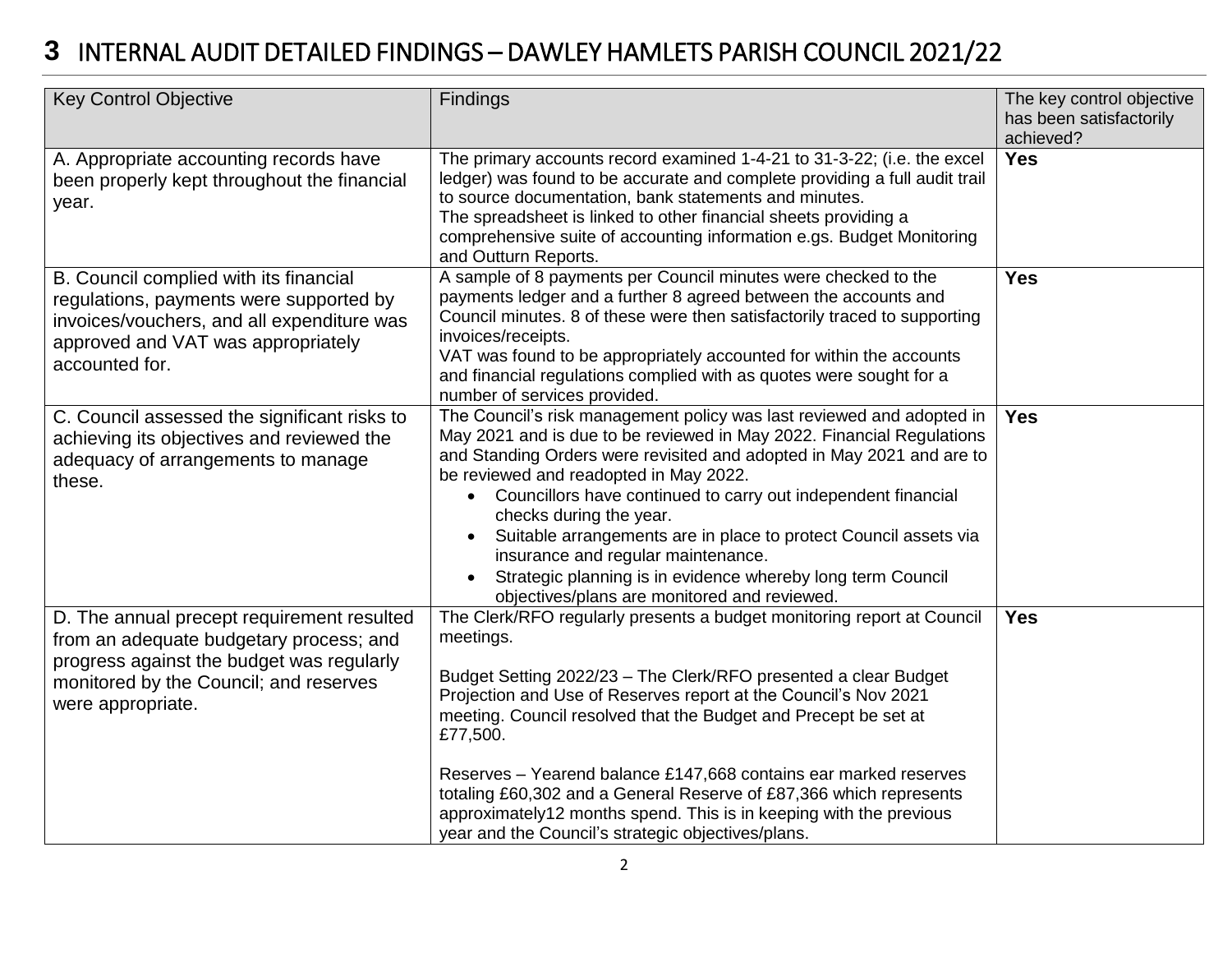| E. Expected income was fully received,<br>based on correct prices, properly recorded<br>and promptly banked.                                                                                                                                                                | Precept receipts of £77,500 were agreed to supporting remittances and<br>the decision taken by Council. A VAT refund represents the bulk of the<br>remaining funds.                                                                                                                                                                                                                                                                                                                                                             | <b>Yes</b>         |
|-----------------------------------------------------------------------------------------------------------------------------------------------------------------------------------------------------------------------------------------------------------------------------|---------------------------------------------------------------------------------------------------------------------------------------------------------------------------------------------------------------------------------------------------------------------------------------------------------------------------------------------------------------------------------------------------------------------------------------------------------------------------------------------------------------------------------|--------------------|
| F. Petty Cash has been properly accounted<br>for                                                                                                                                                                                                                            | None held; as confirmed by the Clerk/RFO and accounts.                                                                                                                                                                                                                                                                                                                                                                                                                                                                          | Yes; as none held. |
| G. Payroll - Approved salaries have been<br>paid to employees/members and PAYE & NI<br>requirements properly applied.                                                                                                                                                       | All pay calculations are processed via HMRC's software (RTI). The Jan<br>salary payments have been checked in detail and found to be accurate<br>and in agreement with Council decisions and National Pay Scales.<br>Tax, NI and pension deductions had been appropriately deducted per<br>the Clerk's tax coding and Pension Fund requirements.<br>The March salary payments were examined and found to be reasonable<br>given that arrears were due for the year as revised NJ pay scales were<br>issued in early March 2022. | <b>Yes</b>         |
|                                                                                                                                                                                                                                                                             | Home office allowance costs have been paid as approved by Council<br>they are not processed via RTI. The Clerk confirmed that a P11D is to<br>be completed in respect of the benefit elements of the home office<br>allowance and mileage.                                                                                                                                                                                                                                                                                      |                    |
|                                                                                                                                                                                                                                                                             | No allowances have been paid directly to members; however expenses<br>totaling £182.62 have been coded to Chairperson's expenses. This is<br>appropriate given the nature of the expense and that a £250 Chairman's<br>allowance has been approved by Council.                                                                                                                                                                                                                                                                  |                    |
| H. Asset Registers and investment registers<br>were accurate and properly maintained.                                                                                                                                                                                       | The Asset Register as at 31 March 2022 values assets for AGAR<br>purposes at £24,179, which reflects in year additions and disposals.<br>No investment register is required.                                                                                                                                                                                                                                                                                                                                                    | <b>Yes</b>         |
| I Periodic Bank Reconciliations were<br>properly carried out.                                                                                                                                                                                                               | The Clerk regularly presents financial reports and bank reconciliations to<br>Council. These monthly bank reconciliations and the corresponding<br>bank statement are evidenced as independently checked by a<br>councillor. The Yearend bank reconciliation has been agreed by the<br>auditor.                                                                                                                                                                                                                                 | <b>Yes</b>         |
| J Accounting statements prepared during<br>the year were prepared on the correct<br>accounting basis, agreed to the cash book,<br>supported by an adequate audit trail from<br>underlying records and where appropriate<br>debtors and creditors were properly<br>recorded. | In year accounting statements are accurately prepared on a receipts<br>and payments basis and agreed to the excel ledger and bank<br>reconciliation.<br>The AGAR and yearend accounting statement has been prepared<br>accurately on a receipts and payments basis, agrees with the excel<br>ledger and bank reconciliation.<br>Sample testing supported the accuracy of the audit trail to underlying<br>records.                                                                                                              | <b>Yes</b>         |